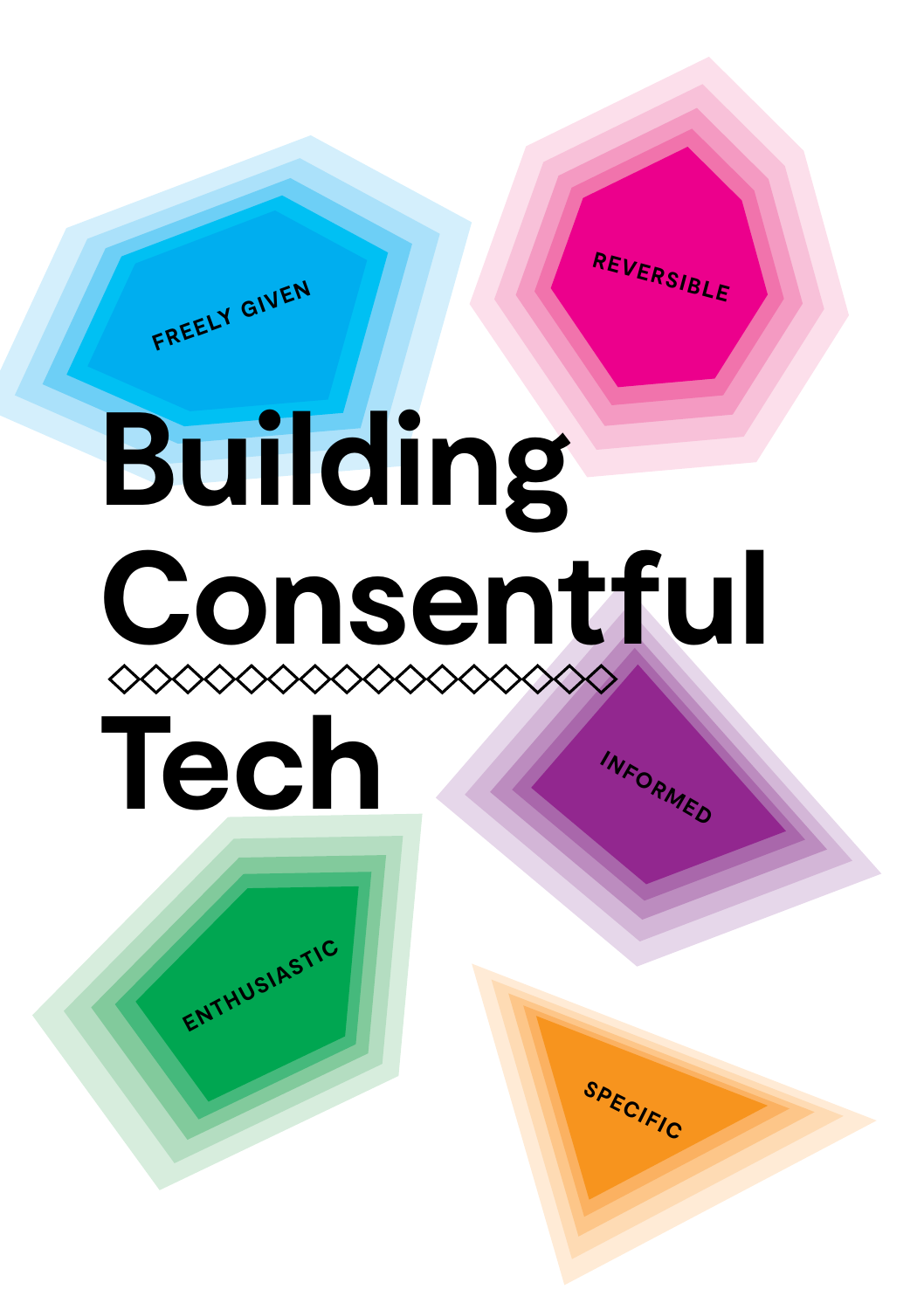- **3** What does consent have to do with technology?
- **4** Content Warning
- **5** Consentful technology is about having control over our digital bodies
- **10** Consent makes technology more just and equitable
- **14** Consent from the ground up
- **17** Consent is an ongoing process
- **19** Consentful technology relies on community and accountability
- **23** Consentful technology moves us towards consent culture
- **24** Resources
- **24** Acknowledgments
- **25** Who wrote this?
- **25** Feedback?



#### **You are free to:**

Share — copy and redistribute the material in any medium or format

Adapt — remix, transform, and build upon the material

for any purpose, even commercially.

#### **Under the following terms:**

Attribution — You must give appropriate credit, provide a link to the license, and indicate if changes were made. You may do so in any reasonable manner, but not in any way that suggests the licensor endorses you or your use.

No additional restrictions — You may not apply legal terms or technological measures that legally restrict others from doing anything the license permits.

**What does consent have to do with technology?**

**A lot of us know about consent** with regard to our physical bodies, like in the context of medical decisions or sexual activities. But when it comes to our digital lives, there's a lack of discussion about what consent means for our data, our identities, and our online interactions.

This zine is intended for anyone who uses, makes, or is affected by digital technologies and wants to build a more consentful world. It is by no means a comprehensive resource, but rather a collection of thoughts and questions we've gathered in the hopes of growing this conversation.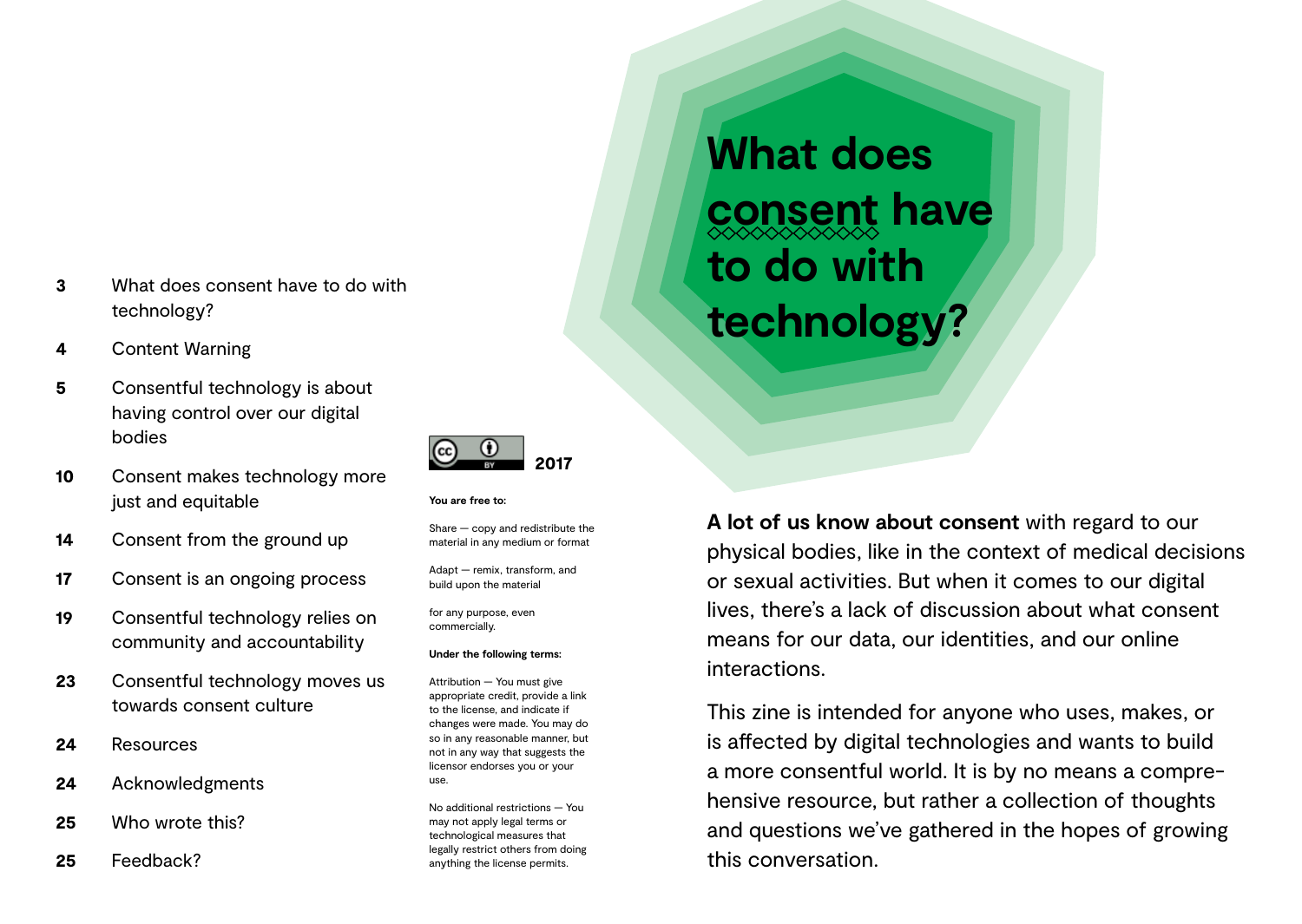### **Content Warning**

We've tried as much as possible not to reproduce harm and violence in this zine, however we do make several references to sexual violence. We have used the symbol  $\bullet$  at the top of the relevant pages to indicate where this content appears.

#### **CONSENT IN THE DICTIONARY**

#### **Consent** /kən'sent/

**Noun:** Permission for something to happen or agreement to do something.

**Verb:** Give permission for something to happen

## **Consentful technology is about having control over our digital bodies**

When it comes to our physical bodies, we know there is more to consent than a simple yes or no. Medical procedures like surgery require the *informed* consent of the patient — they must be aware of both the benefits and risks in order to really consent. With sexual activity, if someone says yes to one form of intimacy but is coerced into performing another, the sex is not consensual.

But what about consent beyond our physical bodies? These days, we also have *digital bodies*. Digital bodies are made up of pieces of personal data. Like our physical bodies, our digital bodies exist in relationship with others and can participate in communities. They can also experience harm. Although the harm to them might not be physical, our digital bodies are frequently acted upon in non-consensual ways:

**Apps like Uber track our location even when we are not using them**

**"Doxing": distributing a target's private information, like their social network account passwords**

### **"Revenge**

#### **pornography":**

**posting intimate images without the subject's consent**

**Unchecked threats of sexual assault in digital spaces like Twitter**

#### **Private information such as biometric data being shared across government databases, which particularly impacts people**

**with disabilities, immigrants, and the poor.**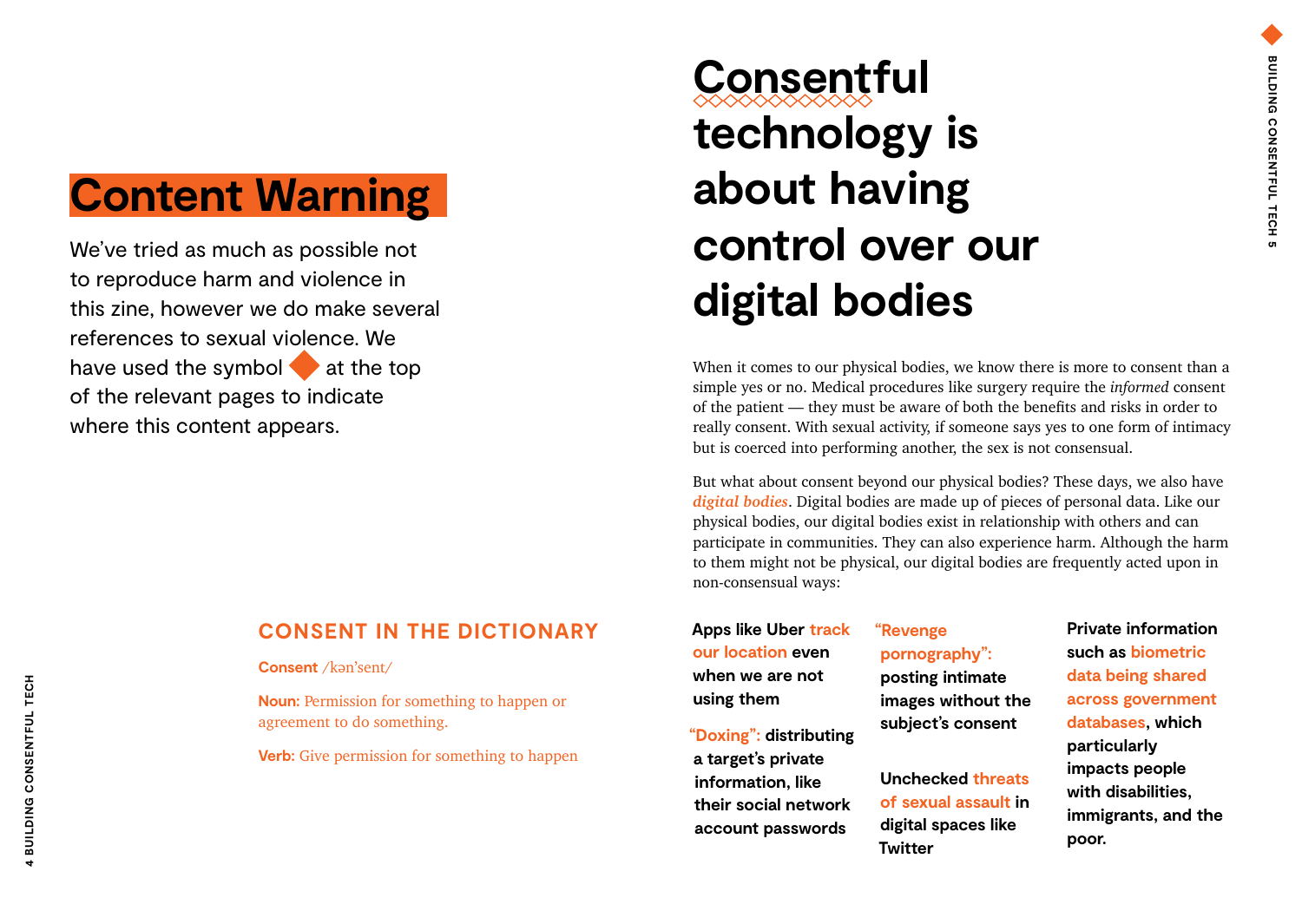With our digital bodies, there is also more to consent than a "yes" or "no." As our physical bodies become increasingly interlinked with our digital bodies, harm can't be prevented by trying to avoid technology. And harm can't be justified because someone checked a box that said "I agree to these terms and conditions."

**Consentful** technologies are applications and spaces in which consent underlies all aspects.

Instead, cases like those on the previous page point to a need for a cultural and technological shift in how we understand digital consent, as well as a political shift in how we advocate for control over our digital bodies. We want to offer up the idea of *consentful technologies* to help us move toward this. Consentful technologies are applications and spaces in which consent underlies all aspects, from the way they are developed, to how data is stored and accessed, to the way interactions happen between users.

We use consentful instead of "consensual" because the latter implies a singular ask or interaction. Consentful technology is about a holistic and ongoing approach to consent.

#### **WHAT IS A DIGITAL BODY?**

Digital bodies are like physical bodies in that they're comprised of smaller bits. Instead of cells and organs, digital bodies have data and metadata.

However unlike a physical body that exists in one place, our digital bodies are scattered throughout the servers that make up the internet. Also unlike physical bodies, our body parts are controlled exclusively by the environment they live in.

What would a future look like in which the cells of our digital bodies have more autonomy?

### **YOUR DIGITAL BODY IS SCATTERED THROUGHOUT THE SERVERS THAT MAKE UP THE**





Some types of data: photos, facial recognition information, search history, email contents, contacts and friends



**Some servers your data lives in:** Internet service providers, law enforcement agencies, social media companies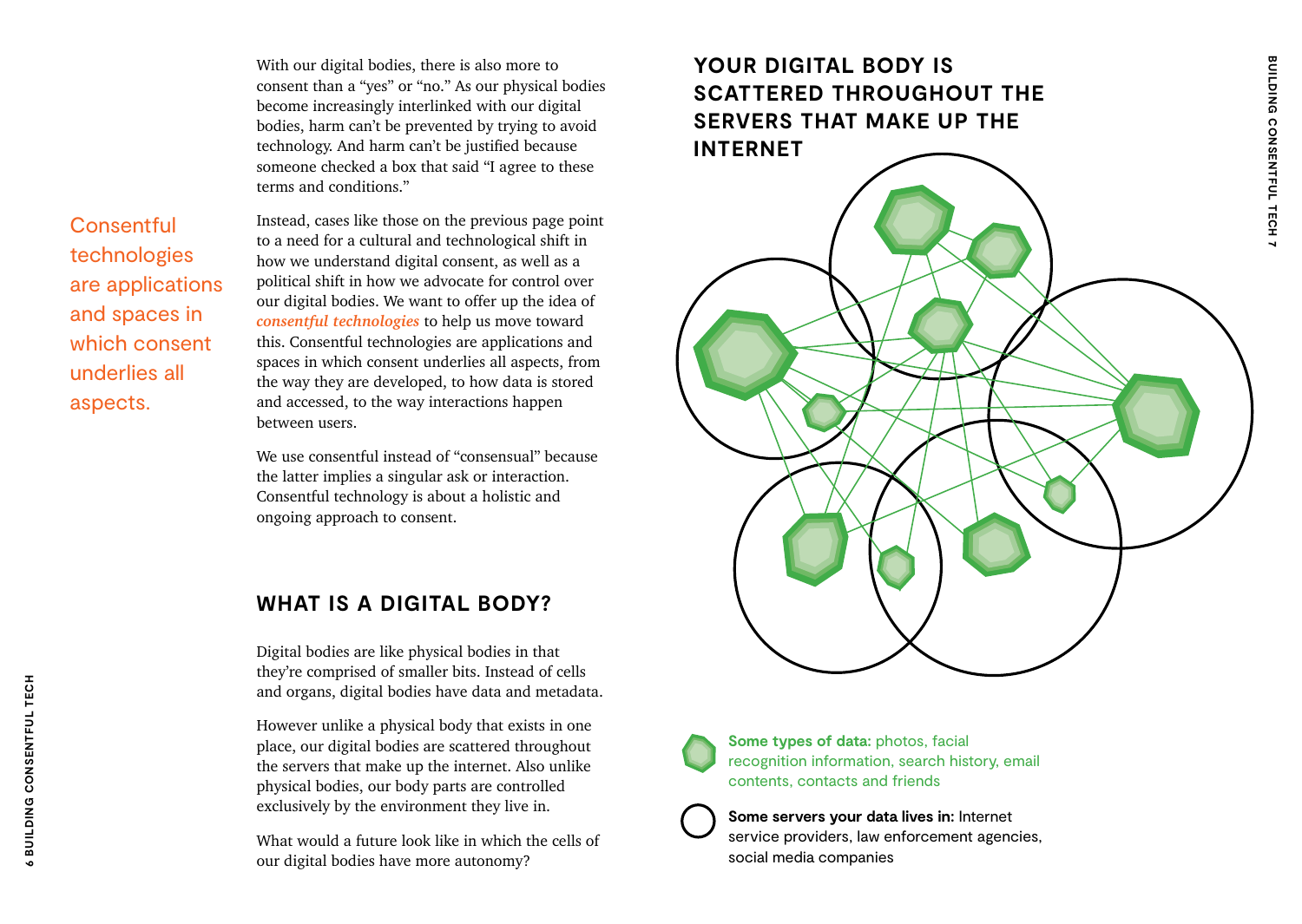#### **UNDERSTANDING CONSENT IS AS EASY AS F.R.I.E.S.**

**FREELY GIVEN**

For the sake of starting with a common but robust definition of consent, we turn to Planned Parenthood's FRIES acronym.\* According to this definition, consent must be: **Internal of the consent must be:** *INFORMED* 

> **Freely given.** Doing something with someone is a decision that should be made without pressure, force, manipulation, or while incapacitated. *In technology, if an interface is designed to mislead people into doing something they normally wouldn't do, the application is not consentful.*

**Reversible.** Anyone can change their mind about what they want to do, at any time. *In technology, you should have the right to limit access or entirely remove your data at any time.*

**Informed.** Be honest. For example, if someone says they'll use protection and then they don't, that's not consent. *Consentful applications use clear and accessible language to inform users about the risks they present and the data they are storing, rather than burying these important details in e.g., the fine print of terms & conditions.*

**REVERSIBLE**

**Enthusiastic.** If someone isn't excited, or really into it, that's not consent. *If people are giving up their data because they have to in order to access necessary services and not because they want to, that is not consentful.*

**Specific.** Saying yes to one thing doesn't mean they've said yes to others. *A consentful app only uses data the user has directly given, not data acquired through other means like scraping or buying, and uses it only in ways the user has consented to.*

**SPECIFIC**

ENTHUSIASTI

How might we expand this definition to address the intangible and networked qualities of digital technologies?

> **\* Adapted from http:// plannedparenthood.tumblr. com/post/148506806862/ understanding-consent-is-aseasy-as-fries-consent**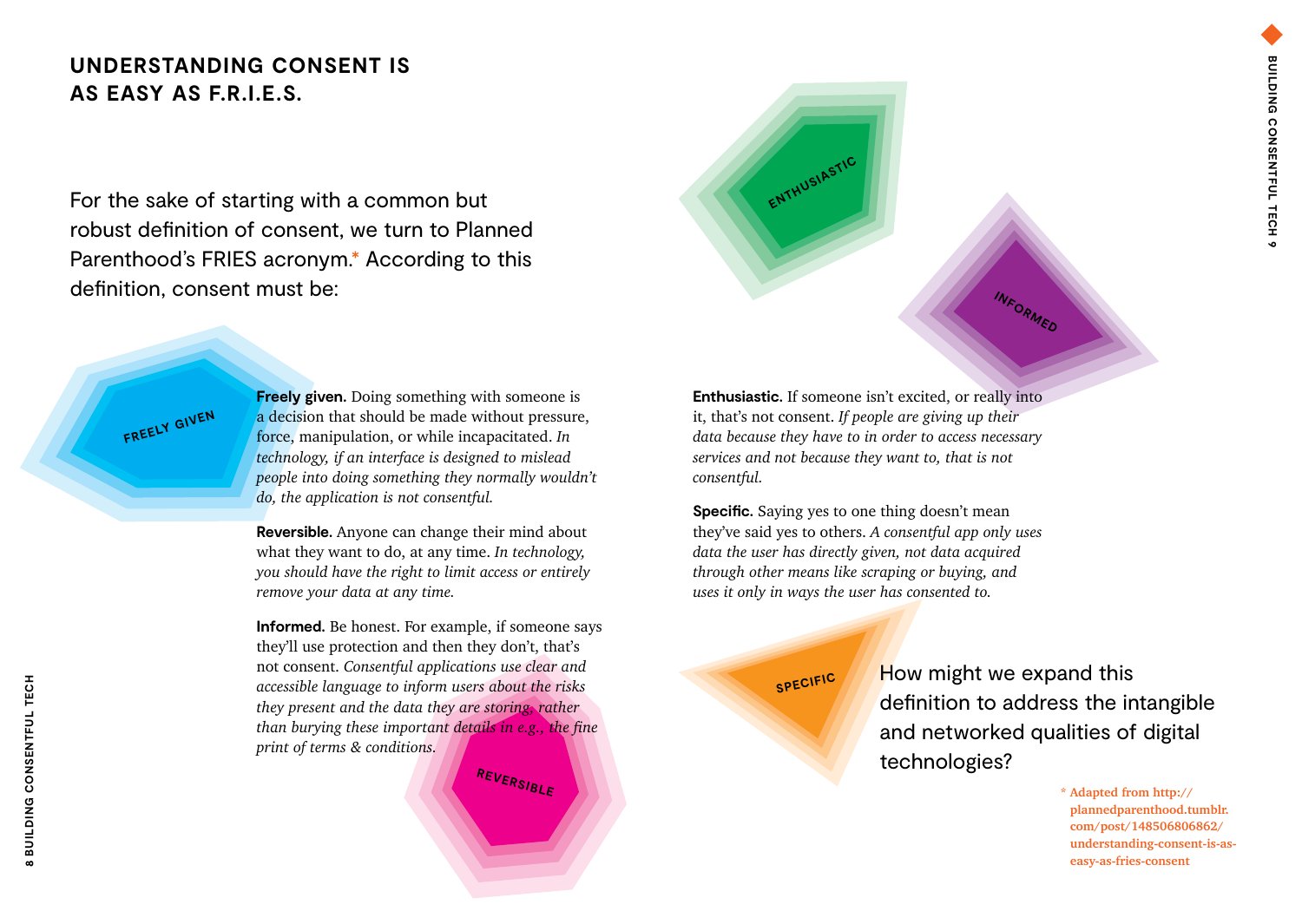### **Consent makes technology more just and equitable**

Think of a technology you use on a day to day basis. Can it have unjust or inequitable impacts on anyone? Who owns the technology, and who participates in the making of it?

**Who makes it?**

**Who profits?**

**Who is harmed?**

In a lot of cases, you'll find that those who might experience harm such as harassment or surveillance are not the owners of the technology. Sometimes there is overlap between those who work on the building of the technology and those who could be harmed, but often there isn't.

There are many ways to make technology more just and equitable, and consent is one important consideration. Non-consentful features and interactions can be minor nuisances for some people, but can be very harmful to others. When Facebook introduced photo tagging, anyone could tag you in a photo, whether or not you were okay with it. For some users, that could lead to embarrassment if the photo wasn't particularly flattering. But for other people, the harm could be much more serious. For trans users, tagging photos from their pre-transition lives without their consent could lead to them being outed, which can have consequences for employment, housing, safety, and more.

In response to user outcry, Facebook eventually implemented a process by which users can approve tagged photos. However, it required a critical mass of complaints to make this happen. And, Facebook still stores photos that are tagged with your face in its database, which informs its facial recognition algorithms. Whether you consented to being tagged or not, Facebook has a 98% accurate idea of what your face looks like.**<sup>1</sup>**

Consider the technology you were thinking of earlier. What would it look like if it was built to ensure that everyone had an equitable experience, and some users were not negatively impacted more than others? Who would need to own and build the technology for this to happen?

**1 Facebook's image recognition algorithms can "recognize human faces with 98% accuracy, even if they [aren't] directly facing the camera...[It can] identify a person in one picture out of 800 million in less than five seconds." 'Inside Facebook's Biggest Artificial Intelligent Project Ever,***' Fortune Magazine,* **April 13, 2016. http://fortune.com/facebook-machine-learning/**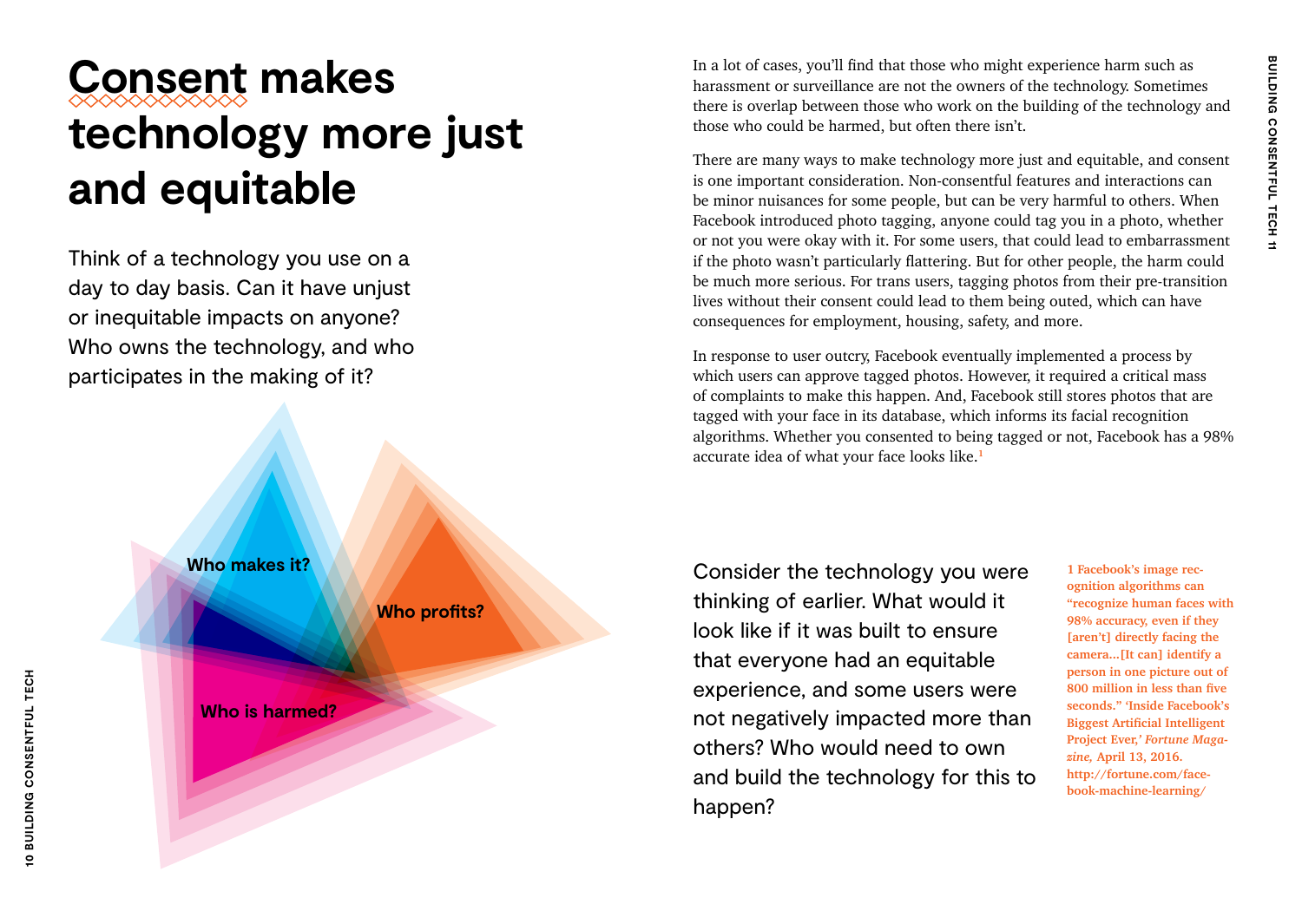#### **WHAT THIS ZINE BUILDS UPON BUILDING CONSENTFUL**

Our thinking around consentful technology has been shaped by numerous other ideas. This zine builds upon the following concepts and movements:

**Consent culture** The anti-violence against women movement has given us the concept of consent culture. Consent culture is "a culture in which asking for consent is normalized and condoned in popular culture. It is respecting the person's response even if it isn't the response you had hoped for. We will live in a consent culture when we no longer objectify people and we value them as human beings. Consent culture is believing that you and your partner(s) have the right over your own bodily autonomies and understanding that each of you know what is best for yourselves."**<sup>1</sup>** We believe that consentful technology has an important role to play in creating a consent culture.

**Design justice** Design justice is an approach to design that is rooted in equity and community. The Design Justice Network is "striving to create design practices that center those who stand to be most adversely impacted by design decisions in design processes."**<sup>2</sup>** Design processes that are led by and centered around people who can be unjustly impacted by technology are a cornerstone of consentful tech.

**Digital justice** According to the Detroit Digital Justice Coalition, "communication is a fundamental human right. We are securing that right for the digital age by promoting access, participation, common ownership, and healthy communities."**<sup>3</sup>** Consentful technology is modelled on equitable access, participation in the design process, ownership and control of our digital bodies, and communities based in consenting interactions.

**Community technology** The Detroit Community Technology Project defines community technology as "a method of teaching and learning about technology with the goal of restoring relationships and healing neighborhoods."**<sup>4</sup>** Consentful technology builds healthy digital communities through consenting interactions and relationships.

- **3 Detroit Digital Justice Coalition. http://detroitdjc.org/about/story/**
- **4 Detroit Community Technology Project,** *Teaching Community Technology Handbook***.**

## **TECHNOLOGIES TOGETHER**

It can be hard for people who aren't developers or investors to imagine how they can be involved in building consentful tech. It can also be challenging for the people who are making technology to imagine how to center their work around people who are most vulnerable. But we all have important roles to play.

**Non-technology folks can contribute to building consentful tech by:**

- Holding the platforms we use accountable to how they use our data
- Advocating for consent-focused policy and legislation
- Intervening in development processes through community organizing (petitions, demonstrations, etc.)
- Signing on to platforms that are consentful
- Learning more about code, policies, and legislation

#### **Tech folks can contribute to building consentful tech by:**

- Advocating for diverse teams
- Opening up design & development processes to people who those who are vulnerable to harm
- Working towards a culture of consent in our companies and organizations
- Mentoring newcomers, particularly those who are often excluded or marginalized from mainstream tech communities
- Growing our knowledge on concepts like collaborative design processes and intersectionality
- Consistently reviewing our development processes

**Technologists** and nontechnologists alike have important roles to play in building consentful tech.

**<sup>1</sup> Only with Consent. http://onlywithconsent.org/blog/consent-culture**

**<sup>2</sup> Design Justice Network. http://designjusticenetwork.org/**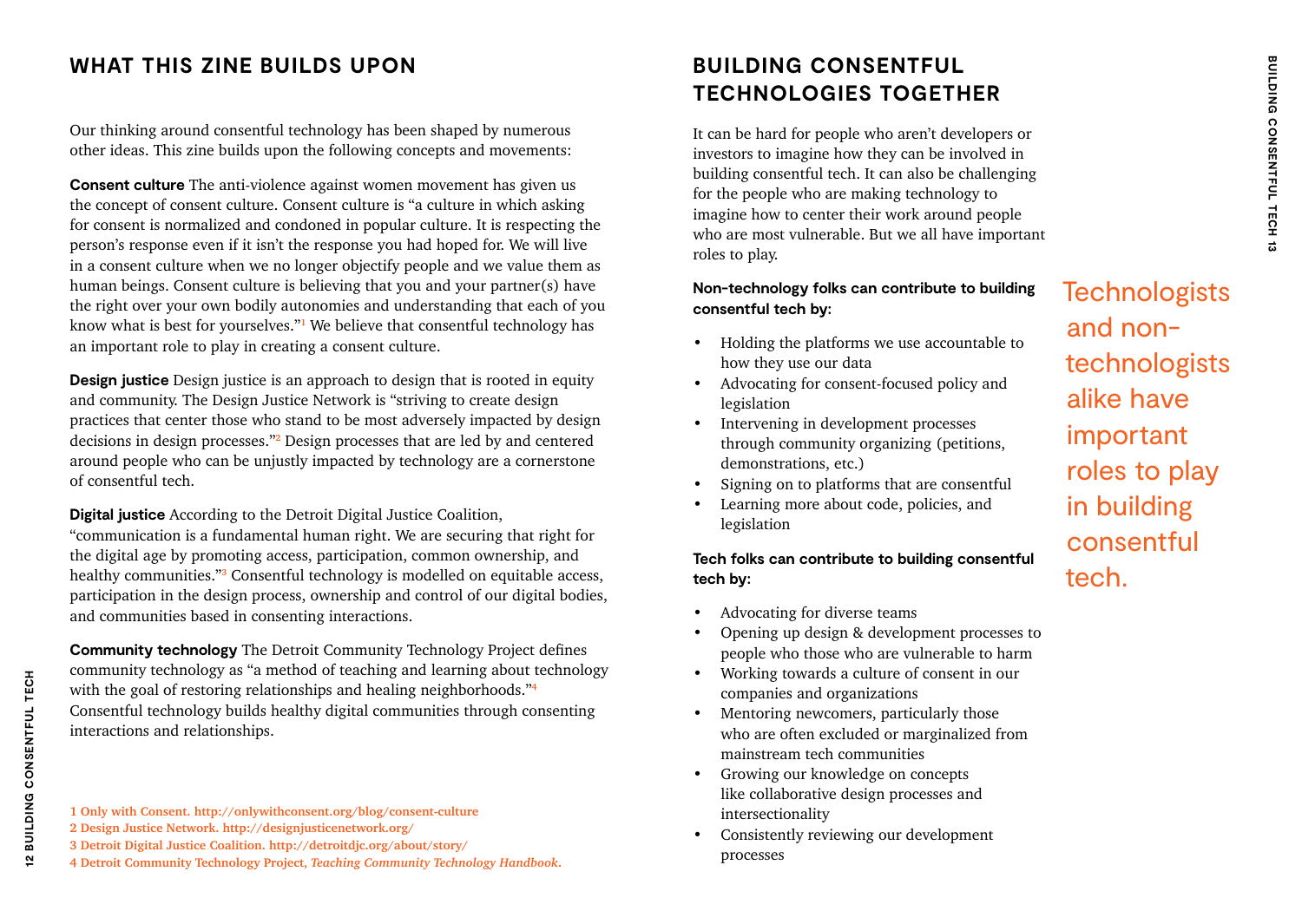## **Consent from the ground up**

How might the technologies we are most reliant upon look if they were designed with consent at their core? What if, before writing a single line of code, the following questions were asked:

> Are people **Freely** giving us their consent to access and store parts of their digital bodies? Can potentially harmful personal information about a person be displayed or stored without their consent?

Does our system allow for **Reversible** consent? How easy is it for people to withdraw both their consent and their data?

How are we fully and clearly **Informing** people about what they're consenting to? Is important information about the risks a user might be exposed to buried in the fine print of the terms & conditions?

How are we making sure that the consent is **Enthusiastic**? Is there an option not to use this technology, which means that people use it because they prefer to use it? In many places one can only access social service benefits online. Declining to register with these online services is not an option for those who need these benefits most.

Can people consent to **Specific** things in this system and not others? Can people select which aspects of their digital bodies they want to have exposed and have stored?

When technology is built without asking these questions from the beginning, serious harm can happen. It often takes multiple instances of harm for a patch to be designed. Popular photo and video sharing platforms, for instance, have been used to circulate images of acts of sexual violence, which re-harms people who have experienced violence and perpetuates violence in our culture. It is extremely difficult to delete these images once they have been distributed.

These are obviously not the use cases the developers and owners of these platforms were intending, but they do illustrate the harm that can happen when we fail to design with consent in mind from the ground up, and foreground the concerns of users who could be severely and unjustly impacted.

We can and must do better.

#### **DEALING WITH RISK**

Unlike our physical bodies, a digital body can be in many places at once. It can be at rest in a database, socializing in the cloud, or traveling through the tubes. You should have a good understanding of the risks to your digital body that are involved in its activities, so you can make informed decisions, just like the decisions you make about where to travel, where to stay, and how to get there with your physical body.

Historically speaking, technology providers have done a poor job of acknowledging those risks. We see this in data breaches, where intimate details of digital bodies (passwords, credit card information, medical information, private photos etc) are exposed publicly or sold to the highest bidder. We also see it in cases where companies make use of your digital body in ways you didn't intend, and whether that's malicious (using your profile pic to advertise dating services) or seemingly benign (adding a new feature that exposes you to additional risk) it is still an act taken upon part of your digital body without your consent.

We can do better. By designing the system so certain things are impossible, we lower the trust barrier for that system. For example, your personal information could be stored encrypted, with the decryption keys residing only on your own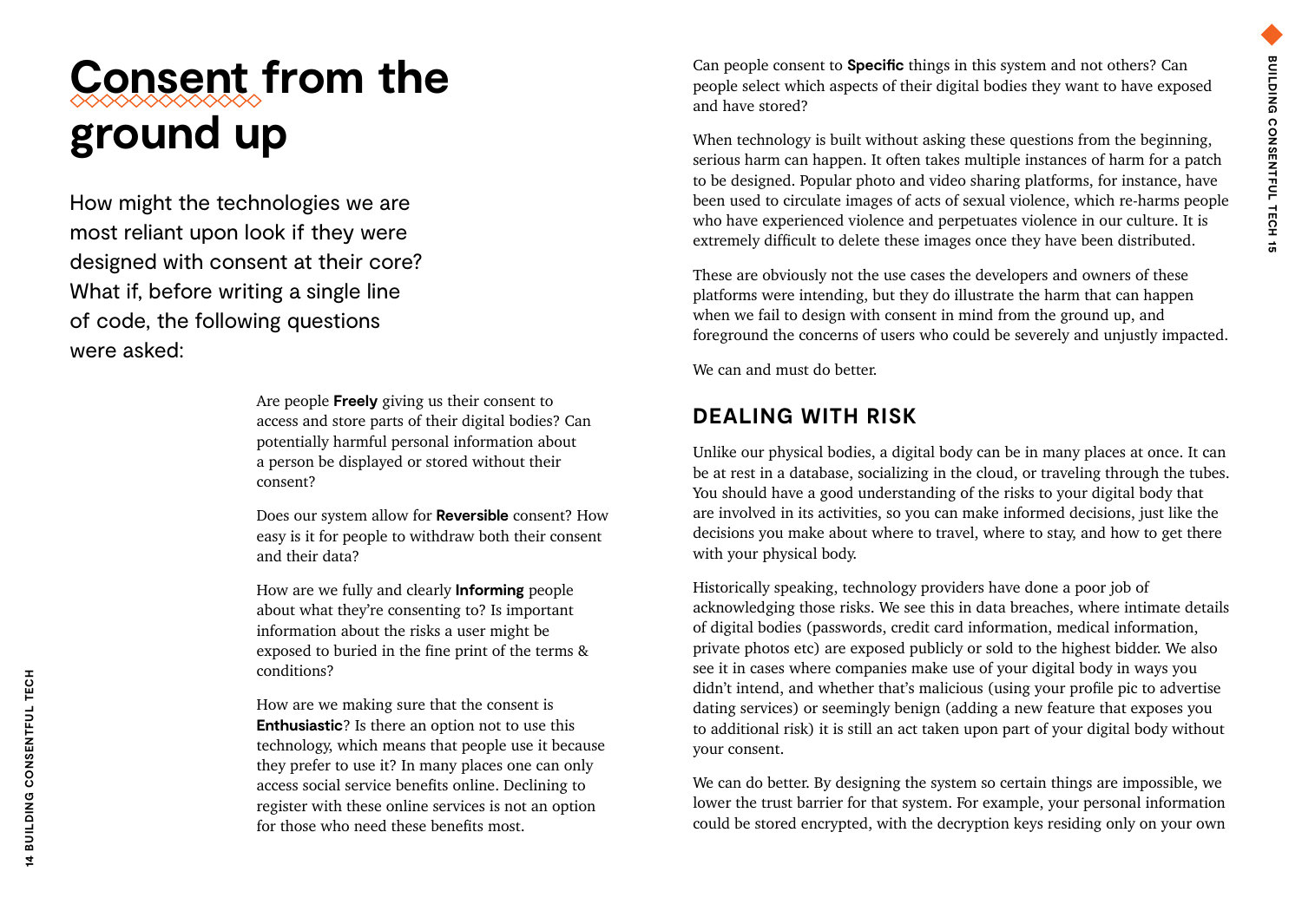devices. The application sends data and code to your device, and your consent is requested for each operation.

If we can't make it safer then we can acknowledge the remaining risks and educate users about them. Let's build industry standards for reporting risks at rest, in transit and during processing. Additional standards for functionalitybased risk would help too. This is a big problem: it requires software developers, industry groups, advocates and users all working together, and it starts by having this conversation. Let's talk about how risky it currently is to use software, and how we can make it safer and more accessible for everyone.

#### **IDEAS FOR TECHNICAL MECHANISMS**

A technique called **differential privacy<sup>1</sup>** provides a way to measure the likelihood of negative impact and also a way to introduce plausible deniability, which in many cases can dramatically reduce risk exposure for sensitive data.

Modern **encryption techniques** allow a user's information to be fully encrypted on their device, but using it becomes unwieldy. Balancing the levels of encryption is challenging, but can create strong safety guarantees. **Homomorphic encryption**<sup>2</sup> can allow certain types of processing or aggregation to happen without needing to decrypt the data.

Creating **falsifiable security** claims allows independent analysts to validate those claims, and invalidate them when they are compromised. For example, by using subresource integrity to lock the code on a web page, the browser will refuse to load any compromised code. By then publishing the code's hash in an immutable location, any compromise of the page is detectable easily (and automatically, with a service worker or external monitor).

Taken to their logical conclusion these techniques suggest building our applications in a more **decentralized<sup>3</sup>** way, which not only provides a higher bar for security, but also helps with scaling: if everyone is sharing some of the processing, the servers can do less work. In this model your digital body is no longer spread throughout servers on the internet; instead the applications come to you and you directly control how they interact with your data.

**1 https://www.cis.upenn.edu/~aaroth/Papers/privacybook.pdf 2 https://crypto.stanford.edu/craig/craig-thesis.pdf 3 http://scuttlebot.io**

### **Consent is an ongoing process**

The process of asking for consent does not stop at the first yes.

"Is it cool if I Snapchat this video of you dancing with that hot dog?"

Saying yes to an interaction once — whether it's a hug or linking your user account with your Facebook profile — should not imply that the consent was provided for an indefinite period of time.

Platforms like Google are incorporating periodic check-ins with users about what they've consented to, which is a good start. But Google's account holders aren't the only ones impacted by nonconsent on their platform: for example, anyone who has their name and email address added to an open Google Sheet has potential exposure.

This is because many of the technologies we rely on only require the consent of a user to the system, or of users to each other. What about people who are impacted who are not users? We have found that asking people directly, as one would in a physical interaction, is a strong practice. How might your experience of the Internet shift if people who had access to your digital body, whether in the form of photos or contact information, were to check in with you from time to time about it? What technologies would we need to build to help us manage ongoing and direct consent processes?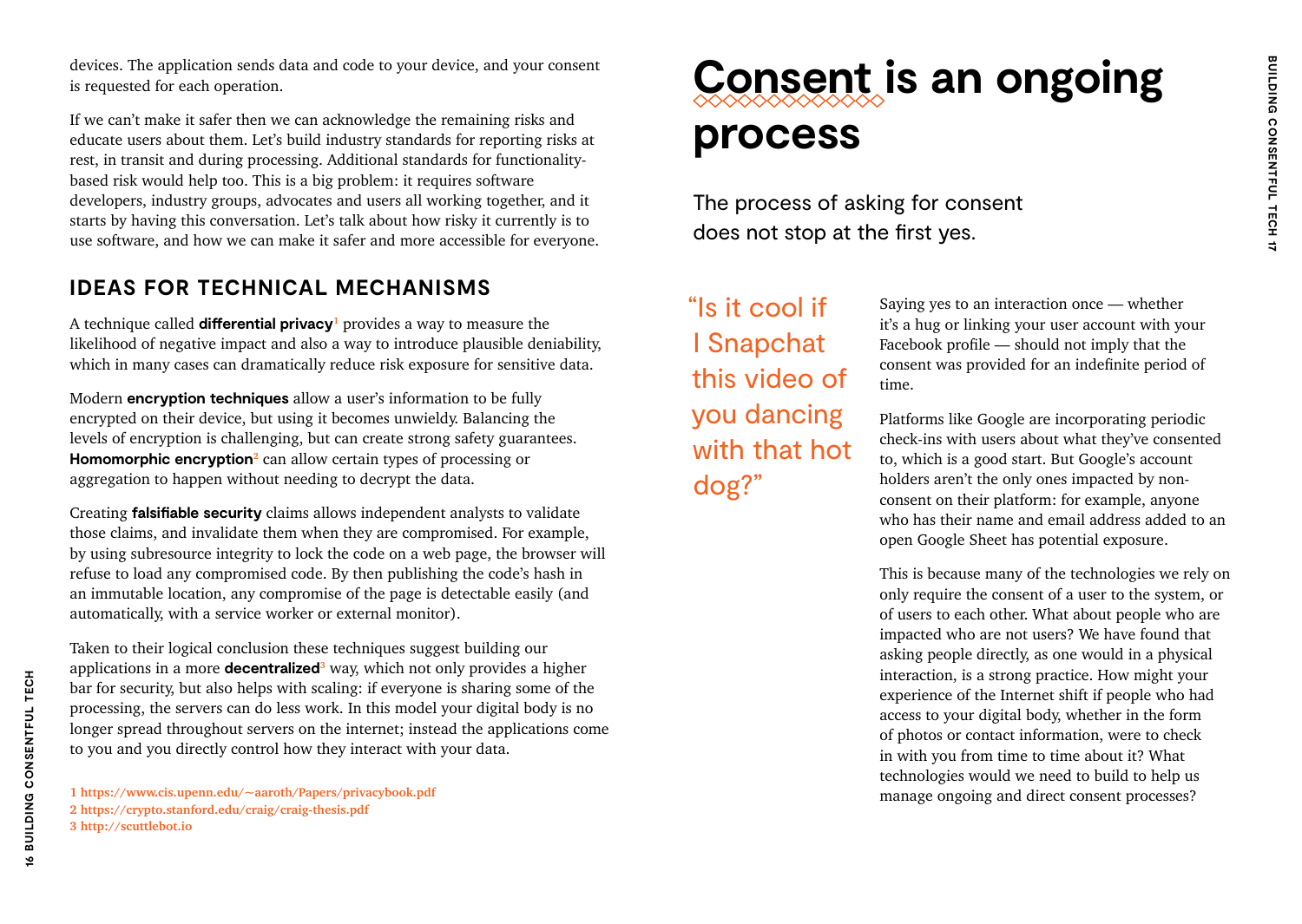#### **AN EQUITABLE ITERATION PROCESS**

"Fail faster" is a maxim of application developers these days. It means putting something out into the world quickly and responding to user feedback in future iterations. This is a great way to optimize the value of your application to your users, by starting with something simple and experimenting until you get the right features.

Unfortunately while this process can increase positive impacts, it does nothing to diminish negatives impacts. The fail faster approach experiments not only with features but also with the lives of people using those features. Consider the release of the Alexa app for Amazon Echo, which did not allow for blocking calls or texts. This raises immediate red flags for anyone who has been doxed or stalked, and may have directly lead to harm for Alexa users.

It isn't enough to iterate features in response to harm — we must also iterate the process that lead to those features being released. What would that process look like if it was centered around the privacy and security of survivors of violence? Of people from communities that are regularly subject to state surveillance?

## **Consentful technology relies on community and accountability**

We have talked a lot about what we can do to build more consentful technologies. But implementing these measures can't guarantee that non-consensual actions will not happen. This is why community and accountability are critical in addressing harm.

#### **DIGITAL COMMUNITIES**

More and more, our digital bodies exist in digital networks and communities. Whenever there are multiple relationships between people, a type of community or network is created. One type is formed when people sign up for a service — as users, they are now in relationship with whoever owns and works on the technology. Another type of community is created when users interact with each other. Digital communities can overlap with physical communities.

#### **A COMMUNITY ACCOUNTABILITY APPROACH**

Accountability means being held responsible for your actions. The accountability mechanisms available in most technologies are not good enough. Blocking users who are harassing you does not easily stop them from harassing others. Reporting an image that is harmful to you does not stop that image from being posted by others and to other platforms.

Some people have called for police departments to become more knowledgeable about current technology, and for lawmakers to create harsher punishments for people who are committing violence online. But the problems with this approach mirror those that are rampant in enforcement of sexual assault laws. Often it is the person who experienced the harm who is blamed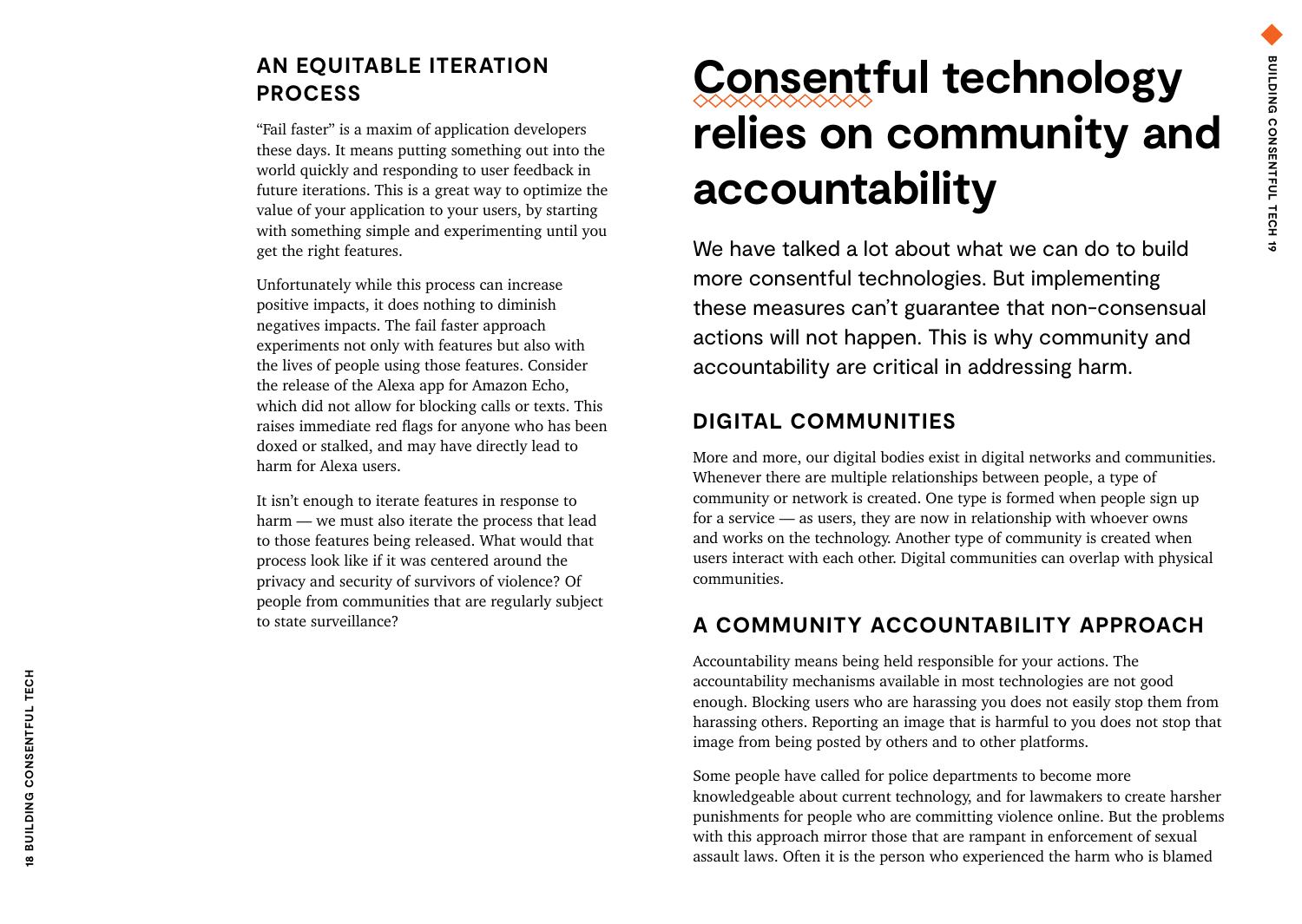— why did you send nude photos to your ex, or why didn't you just ignore that troll? And, for Black and Indigenous people, racialized immigrants, LGBTQ people and more, police and prisons are key vectors of violence in daily life.

What if we built community-based responses to harm and violence into our technologies?

When we act harmfully against others, whether it is intentional or not, there is an impact on both that person and the community as a whole. This is true whether the harm is interpersonal or caused by algorithms. So we must be responsible to each other as individuals as well as members of a community. This is what is meant by community accountability.

*Community accountability is a community-based strategy, rather than a police/prison-based strategy, to address violence within our communities. Community accountability is a process in which a community — a group of friends, a family, a church, a workplace, an apartment complex, a neighborhood, etc — work together to do the following things:*

- *• Create and affirm values & practices that resist abuse and oppression and encourage safety, support, and accountability*
- *• Develop sustainable strategies to address community members' abusive behavior, creating a process for them to account for their actions and transform their behavior*
- *• Commit to ongoing development of all members of the community, and the community itself, to transform the political conditions that reinforce oppression and violence*
- *• Provide safety & support to community members who are violently targeted that respects their self-determination***<sup>1</sup>**

What would a community accountability approach to digital communities look like? How would it work for both people who are users of the technology in question, as well as people who might be impacted by it? How could this change the way that the creators of algorithms are held accountable for the harms that their biases cause?





Our digital bodies interact with each other, intermediated by the servers they inhabit. Currently all the control is in the environment, and the data that makes up our digital bodies is passive and lacks agency. By binding that data into a cell with its own logic, protected by encryption, we could restore autonomy to our digital bodies, allowing interactions to involve us instead of acting upon us.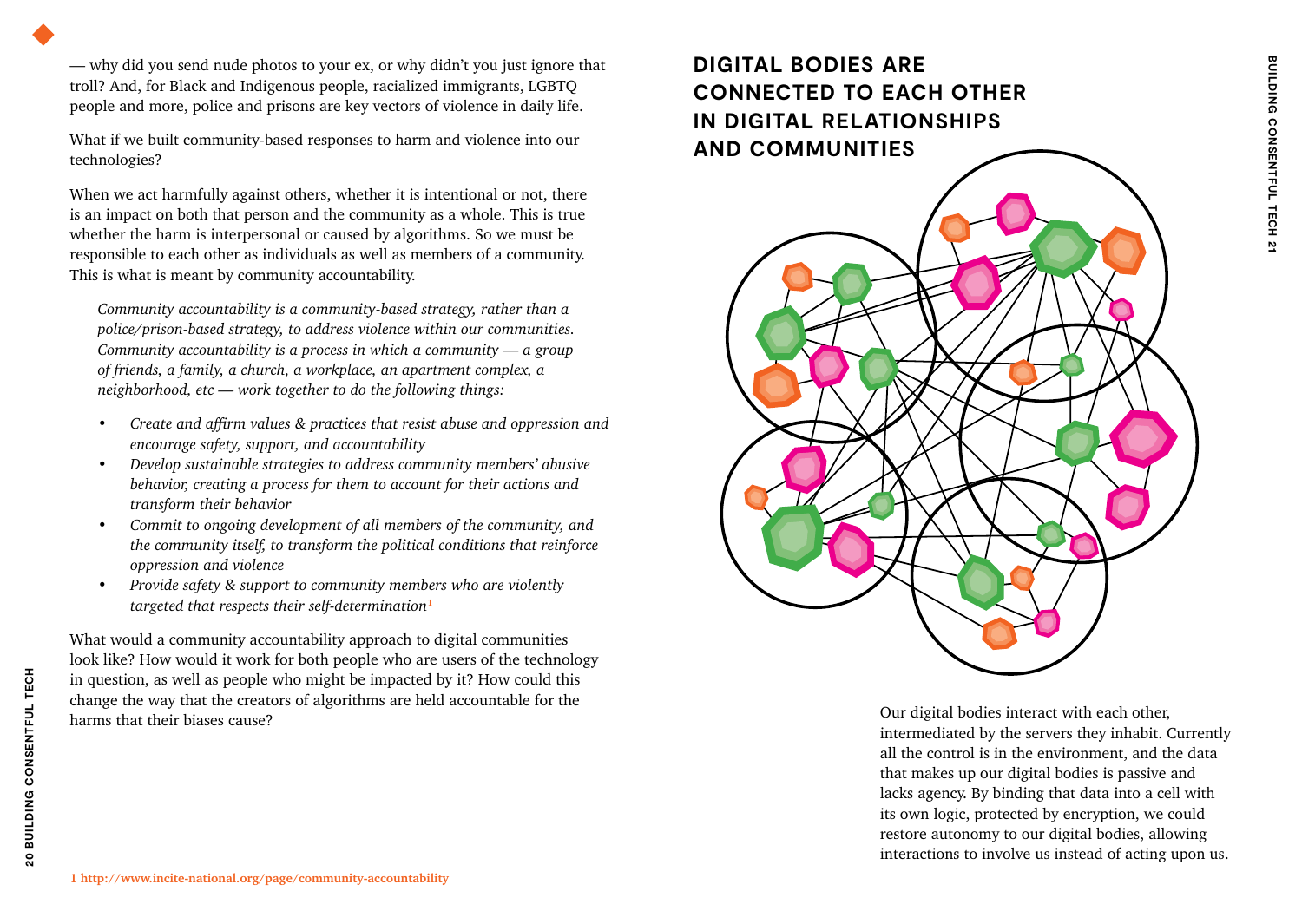#### **STRONG COMMUNITIES GIVE RISE TO MORE CONSENTFUL TECHNOLOGIES**

When attention is paid to relationships, stronger communities result. This is the case in physical communities as well as digital. Users and makers can strengthen their communities and improve consent therein by asking:

- **How can we better protect each other?** For example, is there a technical way to have other community members see and respond to harassing messages, so the person who is targeted does not have to deal with the barrage alone?
- **How can we hold each other accountable as a community?** What are some community-based strategies for addressing non-consensual actions that work on the roots of the issue?
- **How can we better support and uplift each other?** How can we normalize asking for consent on our platform?

Small changes can make a big difference when we add a little friction to pathways used for abusive behaviour, and when we make it easier for people to help each other. For example, new users might have a quieter voice until they've been around awhile, or messages mentioning you could be downvoted by your friends so you won't see them.

## **Consentful technology moves us towards consent culture**

Currently, achieving some measure of privacy and security in technology requires active participation from users, which means when that trust is violated it is the users who pay the price, and often the users who are blamed.

The cost of interacting with technology securely is quite high, and those least able to pay that cost are also those most at risk of harm when things break. Just as we should not blame survivors for sexual violence, we must not place the burden of safety on users in terms of who is responsible and who suffers the consequences.

We see an alternative to this in consent culture. Consent culture is a culture in which asking for consent permeates all our interactions small and large whether it's asking before going in for a hug, checking in about taking a photo, or asking whether a sexual activity feels okay. With technology mediating so many of our daily interactions, it plays an increasingly large part in establishing the type of culture we live in. Building consentful technology is not just about our applications and data; it is about creating a culture of consent for the entire world to share in.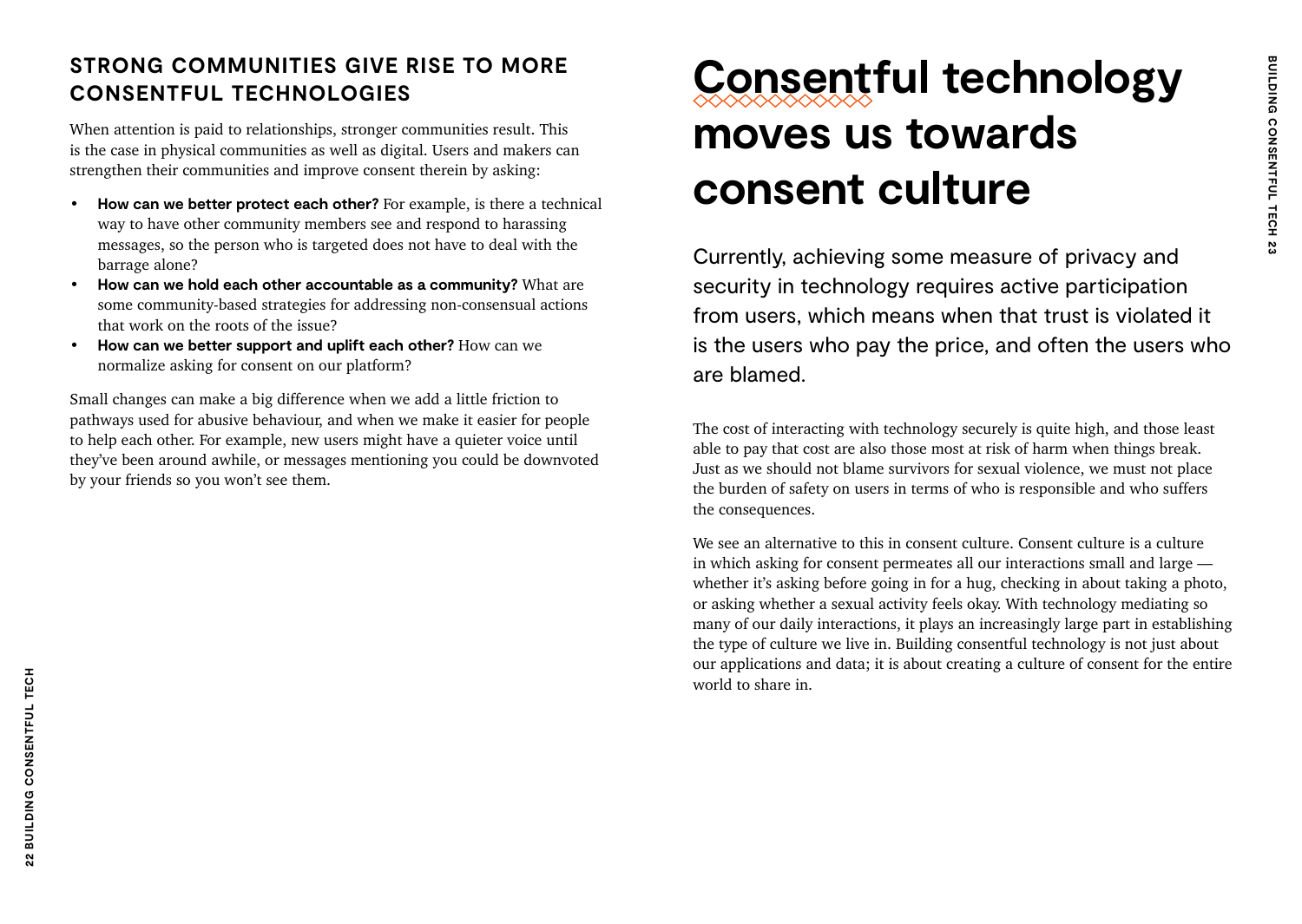# **BUILDING CONSENTFUL TECH BUILDING CONSENTFUL TECH 25** m<br>G

### **Resources**

#### **READING**

**Consent of the Networked: The Worldwide Struggle for Internet Freedom** Rebecca MacKinnon. Lebanon, IN: Basic Books, 2012.

**Design Justice Zine** Design Justice Network http://designjusticenetwork.org/zine

**From Paranoia to Power** Our Data Bodies Project 2016 Report https://www.odbproject.org/wp-content/uploads/2016/12/ODB-Community-Report-7-24.pdf

**Learning Good Consent: On Healthy Relationships and Survivor Support** Edited by Cindy Crabb. Chico, CA: AK Press, 2016.

**Teaching Community Technology Handbook** Detroit Community Technology Project https://detroitcommunitytech.org/teachcommtech

### **ORGS & PROJECTS**

**Crash Override Network** http://www.crashoverridenetwork.com

**INCITE!** http://www.incite-national.org

**Hold Your Boundaries project** https://www.holdyourboundaries.com

**Troll Busters** https://www.troll-busters.com

### **Who wrote this?**

This zine was written by Una Lee and Dann Toliver, who are the team behind the Ripple Mapping Tool. Una is a design practitioner, a collaborative design facilitator, and a design justice advocate. Dann spends a lot of time talking to people about computers, and to computers about people.

### **FEEDBACK?**

We welcome your comments on this zine. To send feedback, please visit http://bit.ly/2yXQaZy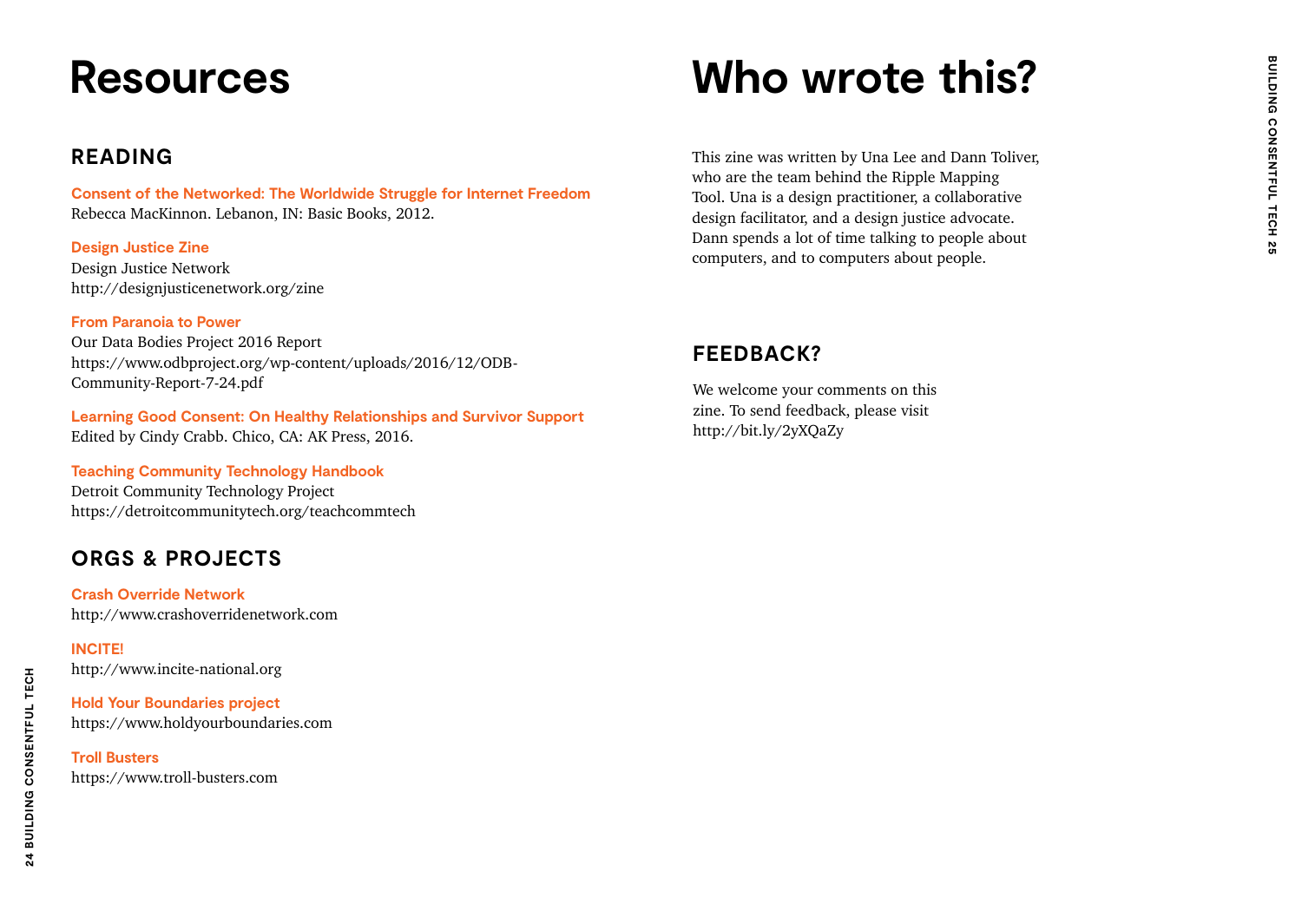### **Acknowledgments**

This zine would not exist without funding and moral support from Allied Media Projects and the Mozilla Foundation.

Much gratitude to the extended Allied Media Conference family for generously lending your time and insights about consent.

Thanks to Shameela Zaman, Lupe Pérez, Hisayo Horie, Erin Toliver, Tyler Sloane, and Alex Leitch for reviewing the content of this zine.

Thank you also to the Difference Engine Initiative participants — you were the spark that inspired this all.

Graphic Design: And Also Too





**26 BUILDING CONSENTFUL TECH**

26 BUILDING CONSENTFUL TECH

**To download a PDF of this zine, please visit ripplemap.io/zine**